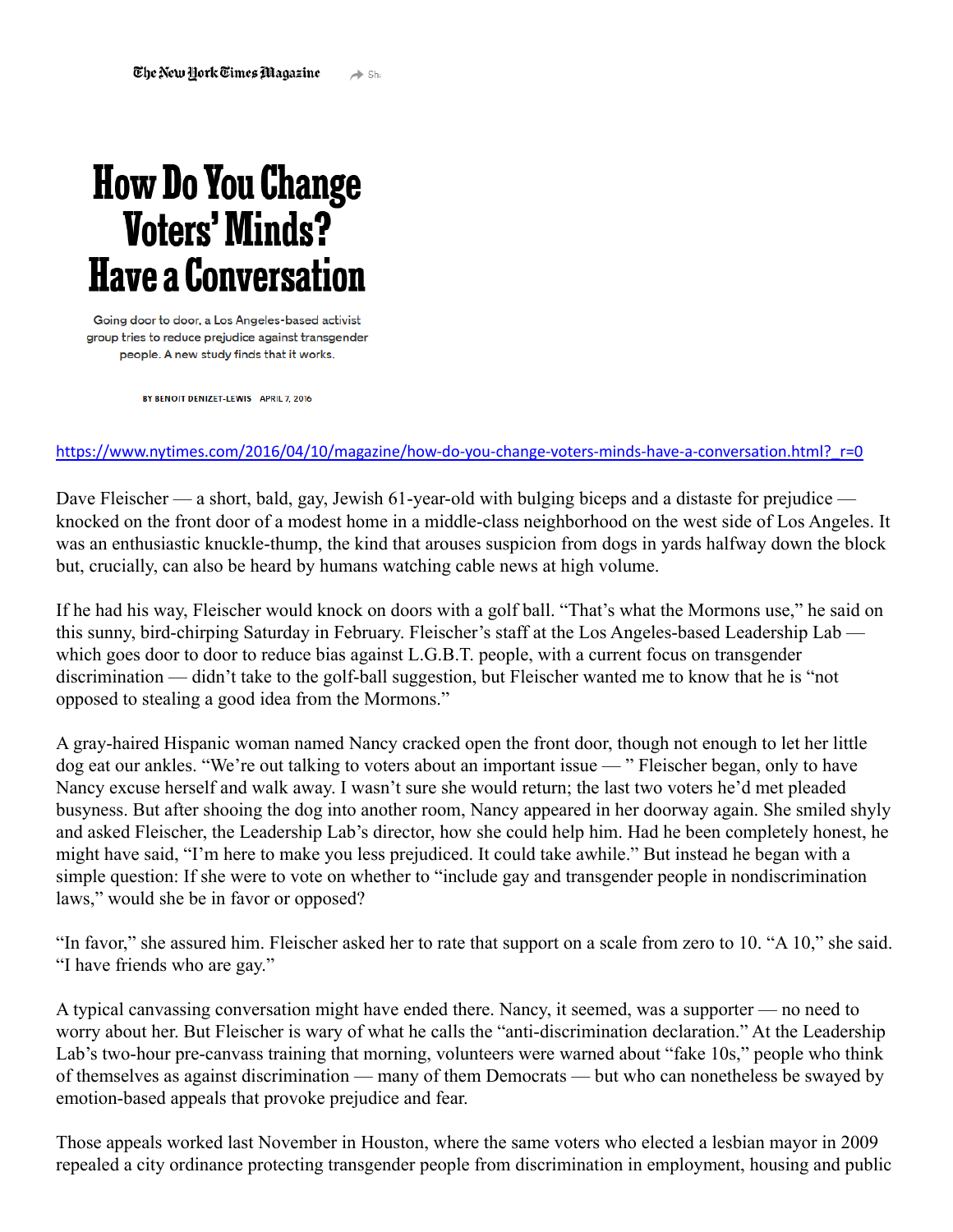accommodations. Armed with a "no men in women's bathrooms" message, anti-L.G.B.T. groups argued that transgender people (or those pretending to be) would pose a threat to children in public restrooms. One group aired a [lurid television ad](https://www.youtube.com/watch?v=D7thOvSvC4E) of a man following a frightened, wide-eyed young girl into a bathroom stall. Though there was currently no ballot measure in Los Angeles to worry about, there was a palpable urgency to the Leadership Lab's work. A few days before, the Human Rights Campaign released [a report](http://hrc-assets.s3-website-us-east-1.amazonaws.com/files/assets/resources/HRC-Anti-Trans-Issue-Brief-FINAL-REV2.pdf) warning about 44 anti-transgender bills filed in 16 states. Then, last month, the North Carolina General Assembly passed a bill preventing cities and counties from enacting their own anti-discrimination legislation, stripping existing protections.

At the door, Fleischer asked Nancy if she knew any transgender people. She didn't. He then did something few political consultants would advise: He introduced her to the opposition's favorite argument. He handed her a small video player, on which she watched a Baptist minister in Houston make the case about bathrooms. Fleischer then returned to his scale, asking Nancy what number felt right for her now. "I know I'm in favor of gays, because I've worked with them and socialized with them," she said. "I think they're wonderful. But for transgenders? Give me a five."

Nancy wasn't the only person to significantly decrease her support after watching the video. Across the street, a man in his late 30s who said he was liberal and pro-L.G.B.T.-rights moved to a five from an eight, explaining that he was deeply worried about "the bathroom issue." The man's concern seemed informed by his experience in a New York City nightclub; he hinted at his discomfort standing at a urinal next to a drag queen. Nancy had no such seemingly relevant personal experiences, nor did she appear particularly concerned about bathroom safety. For her, the video seemed to clarify that Fleischer was specifically asking her about transgender people, a group she had no experience with and seemed to have little inherent empathy for. To get Nancy to a true 10 capable of withstanding opposition messaging, Fleischer needed to help her "tap into her own empathy and connect emotionally to transgender people."

Fanned out across the neighborhood were more than three dozen Leadership Lab volunteers, many of them local college students, as well as progressive activists from around the country hoping to learn about changing voters' minds. Over the last six years, Fleischer's unorthodox canvassing technique has attracted the attention of social scientists, liberal groups and even presidential-campaign consultants. It has also attracted controversy. In 2014, Science published a study claiming to show that an approximately 20-minute conversation with a gay or lesbian canvasser trained by Fleischer's team could turn a gay-marriage opponent into a supporter. But Science [retracted the study](http://science.sciencemag.org/content/early/2015/05/27/science.aac6638) five months later, after the lead author couldn't produce his data and admitted to lying about aspects of the experiment's design.

The fraudulent study called into question the validity of the Leadership Lab's deep-canvassing approach. Had it all been wishful thinking? Maybe, as The Wall Street Journal suggested, Fleischer's efforts merely "flattered the ideological sensibilities of liberals." But this week, [a new study published in Science](http://science.sciencemag.org/cgi/doi/10.1126/science.aad9713) by David Broockman, an assistant professor of political economy at Stanford, and Joshua Kalla, a graduate student in political science at Berkeley, appears to serve as vindication of Fleischer's work. Leadership Lab-trained volunteers were [found](http://www.nytimes.com/2016/04/08/science/doorstep-canvassing-can-shift-views-on-transgender-rights-study-finds.html) to [be successful at reducing transgender prejudice](http://www.nytimes.com/2016/04/08/science/doorstep-canvassing-can-shift-views-on-transgender-rights-study-finds.html) in front-door conversations, the effects persisting months later in follow-up surveys.

Betsy Levy Paluck, an associate professor at Princeton who studies bias, believes the study will have broad implications for those in her field. "What do social scientists know about reducing prejudice in the world? In short, very little," she writes in the same issue of Science, adding that the new study's results "stand alone as a rigorous test of this type of prejudice-reduction intervention."

Fleischer is planning more interventions. Though he has devoted much of his political and community-organizing career to L.G.B.T. issues, he believes this kind of canvassing could change people's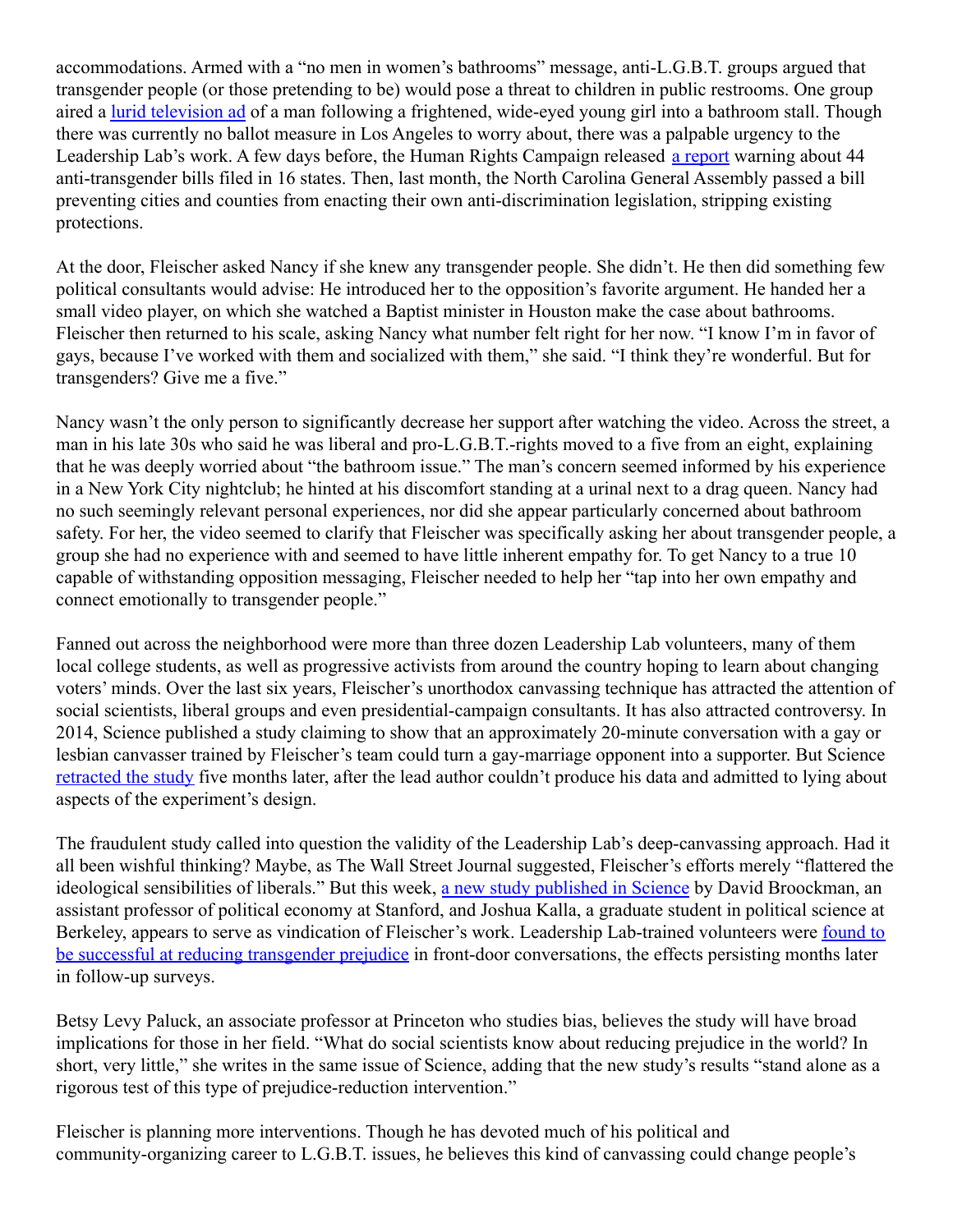thinking on everything from abortion and gun rights to race-based prejudice. He also hopes it will usher in a new era of political persuasion. "Modern political campaigns have focused mostly on communicating with people who already agree with them and turning them out to vote," Fleischer says. "But what we've learned by having real, in-depth conversations with people is that a broad swath of voters are actually open to changing their mind. And that's exciting, because it offers the possibility that we could get past the current paralysis on a wide variety of controversial issues."

**It took a** devastating loss at the ballot box for Fleischer to see the political wisdom in heart-to-hearts with strangers. In 2008, he was in Ohio mobilizing African-American and Latino voters for Barack Obama when California residents passed Proposition 8, banning same-sex marriage in the state. Fleischer headed west to work with the Los Angeles L.G.B.T. Center, which houses the Leadership Lab, and proposed an unusual idea to his new colleagues: Canvassers should talk to Prop 8 supporters about why they had voted against same-sex marriage. Then they should try to change the voters' minds.

The idea grew out of Fleischer's own experience as a "Jewish, liberal gay kid" in Chillicothe, Ohio. He likes to say that he has been talking to people who disagree with him since he was 4. "If I would have only talked to people who agreed with me, I would have only talked to my mom and dad," he told me. "Interacting with people different than me was a normal thing, and certainly not undesirable or scary. It's almost the opposite of growing up today in the age of Facebook and political polarization, where it's easy to always be among like-minded people, your self-isolation complete before you have your first beer."

At first, Fleischer and his team tried cerebral arguments and appeals to fairness in their doorway conversations with same-sex-marriage opponents who didn't express deep religious objections. "That failed miserably," he said. Eventually, the canvassers tried eliciting more emotional experiences. They urged voters to talk about anyone they knew who was gay or lesbian — and, more important, to speak about their own marriages. "That changed everything," Fleischer told me. "Most people consider marriage the most important and meaningful thing they ever did. Talking about marriage brought up deep emotion. If marriage was the most valuable thing in their own life, wouldn't they also want their gay friends — or gay people — to experience it, too?"

Though Fleischer thought his new approach was working, he wanted to know whether the persuasion lasted. During a 2013 trip to New York City, he visited the Columbia University political-science professor Donald Green, whose experiments on voter behavior — including his findings that canvassing is a more effective mobilization tool than telephone calls or direct mail — partly inspired a focus on building a ground game, a strategy mastered by the Obama campaign.

Photo **Clockwise from top left:** The Leadership Lab canvassers Lesley Bonilla; Alan Chan; Sean, who asked not to be identified by last name; and Drew Frye. Credit Damon Casarez for The New York Times

Green was skeptical that the canvassers were as persuasive as they thought they were. His previous research suggested that "people don't change their mind very easily, and when they are persuaded to think differently, the effect is usually temporary," he told me. But he also knew that political persuasion had not been studied often. "Remarkably, we don't know very much about what forms of campaign communications are most persuasive," he said. Green connected Fleischer with Michael LaCour, then a U.C.L.A. graduate student in political science and statistics, who said he could design a study to assess the long-term effectiveness of Leadership Lab canvassers at increasing support for same-sex marriage among voters in Los Angeles who had supported Prop 8. LaCour, joined late in the process by Green as a co-author, published the results in the December 2014 issue of Science. The study claimed to find that though both gay and straight canvassers were effective at the door, only voters contacted by gay canvassers remained persuaded nearly a year later.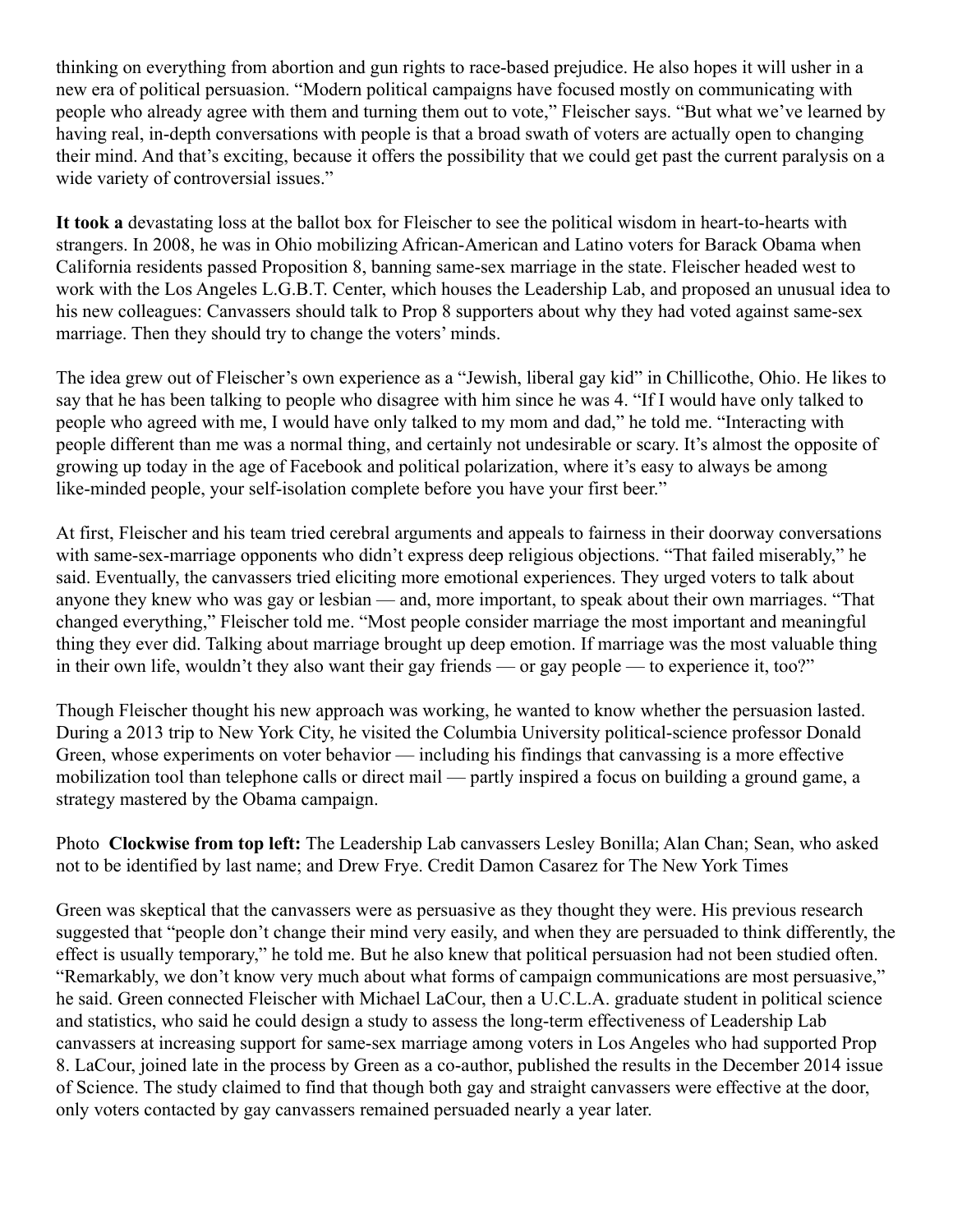The study made international news and seemed to confirm what many gays and lesbians believed in their guts: that knowing a gay person is a powerful antidote to anti-gay bias. It also seemed to bolster the "contact hypothesis" theory of prejudice reduction, which finds that personal contact decreases bias against a minority group. Previous research, though, including a study of teenagers in an Outward Bound program assigned to either mixed-race or all-white groups, suggested that lasting prejudice reduction happened after weeks of regular contact. LaCour appeared to be breaking new ground, showing that one brief but memorable interaction could reduce prejudice.

Broockman and Kalla were intrigued by LaCour's findings and hoped to replicate it for an experiment measuring the Leadership Lab's transgender canvassing. But the more they analyzed LaCour's study design and results, the more problems they found. Yes, Leadership Lab volunteers had spoken to voters in Los Angeles about gay marriage. But when pressed, LaCour couldn't produce any evidence that he had conducted the follow-up surveys of voters that would have been essential to measuring canvassing's long-term influence. He also admitted to lying about having received funds for his study from several organizations, including the Ford Foundation.

A shocked and embarrassed Green requested that Science retract the study; soon after, Princeton rescinded a teaching offer to LaCour. News of the retraction stunned Fleischer, who worried that the Leadership Lab's marriage canvassing would be tainted by association. He vowed to keep at it, but soon there was no need. When the Supreme Court legalized gay marriage nationwide in 2015, Fleischer and his team could turn their focus to the next L.G.B.T. battlefield: transgender rights.

**Though there is** scant research on transgender prejudice, what is known suggests transgender people face "widespread prejudice and discrimination," Aaron Norton and Gregory Herek wrote in their [2012 study](http://pscresearch.faculty.ucdavis.edu/wp-content/uploads/sites/112/2014/09/Herek-hetero-attitude-transgender-1012.pdf) of heterosexual attitudes toward transgender Americans. The year before, [a survey](http://endtransdiscrimination.org/PDFs/NTDS_Exec_Summary.pdf) of more than 6,000 transgender and gender-nonconforming people revealed that an astonishing 41 percent had tried to commit suicide.

To test whether transphobia could be overcome during a face-to-face encounter, Broockman and Kalla measured a 2015 canvassing effort in Miami by volunteers from the Leadership Lab and SAVE, a local L.G.B.T. organization. The groups feared a backlash against a recent ordinance that prohibited discrimination based on gender identity. The experiment divided voters into a "treatment" group engaged in a conversation intended to reduce transgender prejudice and a "placebo" group targeted with a conversation about recycling. Before the canvass conversations, both groups completed what they believed to be an unrelated online survey with dozens of social and political questions, including some designed to measure transgender prejudice. After the canvass, the groups filled out four follow-up surveys, up to three months later.

Broockman and Kalla found that the treatment group was "considerably more accepting of transgender people" and that a single, approximately 10-minute conversation with a stranger "can markedly reduce prejudice for at least three months." Unlike LaCour's invented finding that the messenger matters more than the message, Broockman and Kalla found that both transgender and nontransgender canvassers were effective. "It's too bad that the takeaway was that only gay people could persuade people about gay marriage," Broockman says about LaCour's retracted study. "Everyone basically ignored the canvassing aspect, and that the message and the quality of the conversation at the door is what seems to matter."

Broockman and Kalla point to Leadership Lab canvassers' ability to engage voters in two prejudice-reduction behaviors at the door: "perspective taking" (the ability to empathize with another's experience) and "active processing" (deep or effortful thinking). Both were on display during many of the canvass conversations I observed, including the one with Nancy, the woman who moved to a five from a 10 after watching the opposition video.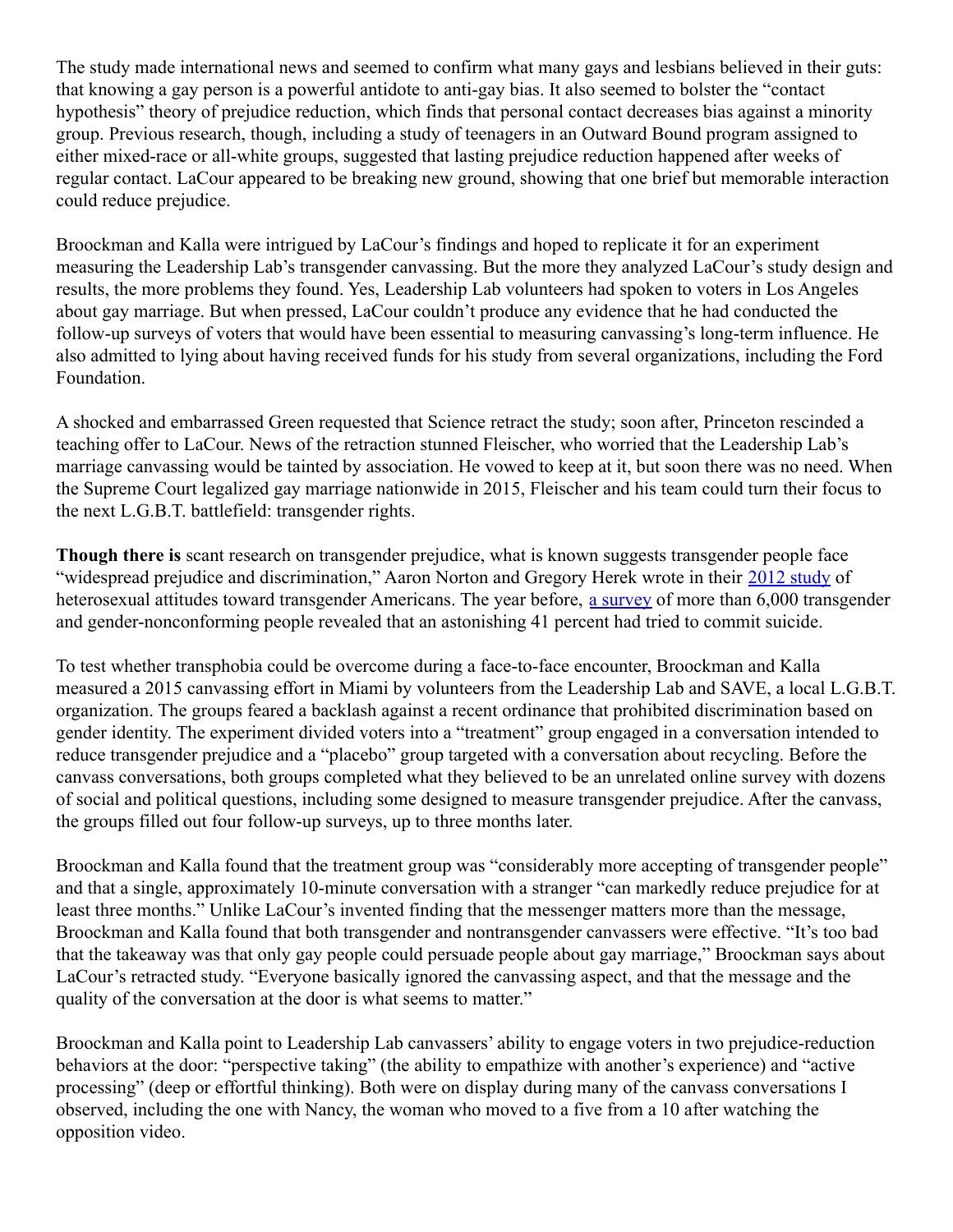"Is this the first time you've thought about transgender people?" Fleischer asked her soon after she backtracked.

"Yeah, I would say so," she said. "I know it exists, and I hear stories, and I see them on TV. But I don't have any friends like I do my gay friends."

Fleischer nodded and removed a picture of his friend Jackson from his wallet. "For me, I never had a transgender friend I was really close to until I was 56," he said, handing Nancy the picture. "Jackson grew up as a girl, but he knew even when he was 5 or 6 that he was really a boy. It was only in his 20s that he started to tell his folks the truth, and he started making the transition to living as a man. He's married to a woman now, and he's so much happier. And he can grow a better beard than I can!"

Nancy laughed. "That's the thing — they're happier when they come out, whenever everybody knows," she said. She seemed to be connecting Jackson's experience to that of her gay friends.

"Right, because otherwise you have the biggest secret in the world, and everyone thinks something about you that's not true," Fleischer said, before pivoting to a story about Jackson's being demeaned by a waiter in a restaurant. "I don't like seeing people mistreat Jackson. To me, protecting transgender people with these laws is just affirming that they're human." Fleischer then steered the conversation to Nancy's experiences with discrimination. "You've probably had a time when people have judged you unfairly?" he asked.

"Oh, yes," Nancy said. Over the next few minutes, she recounted several instances of racism after moving to Los Angeles from Central America with her husband. Still, she didn't appear emotional in retelling the experiences. Fleischer wasn't surprised; people rarely feel safe enough at first to express deep hurt. It usually isn't until Fleischer opens up about his own experience — including feeling different in his small, conservative Ohio town — that voters feel safe to "get vulnerable, too," he says. Nancy had mostly dismissed Fleischer's "how did that make you feel?" questions, but his personal story prompted a shift. As Fleischer returned to the discrimination she had faced, Nancy paused and said, "It felt terrible." A few minutes later, when he asked her if she saw a connection between "your experience and how you want to treat transgender people," she said she did. "I see transgender people as the same as I see myself," Nancy told him. She ended a solid 10, a rating he was confident could survive opposition messaging.

**Earlier that morning**, Leadership Lab volunteers sat on stackable chairs and watched video clips of front-door encounters on a projector screen. Fleischer's team videotapes many of its conversations with voters, then "analyzes the tape like a football team might so we can figure out what's working and what's not," explained a field organizer, Steve Deline.

Knocking on a stranger's door is scary, and a lot of that morning's training session was spent boosting the confidence of first-time canvassers. The leaders worked to keep the mood relaxed and optimistic. Fleischer does improv in his spare time, and the training sometimes felt like a well-oiled comedy routine. When the subject turned to potentially awkward initial encounters with voters, the Leadership Lab staff member Laura Gardiner and the longtime volunteer Nancy Williams (who is transgender) did some front-door role-playing.

"Hi, my name is Laura, and I'm with the Leadership Lab," Gardiner told Williams, channeling a shy first-time canvasser. "Do you have a few minutes today to talk about transgender people?"

Williams played a busy voter. "No, I'm sorry," she said. "I have to teach my hamster to speak Finnish today."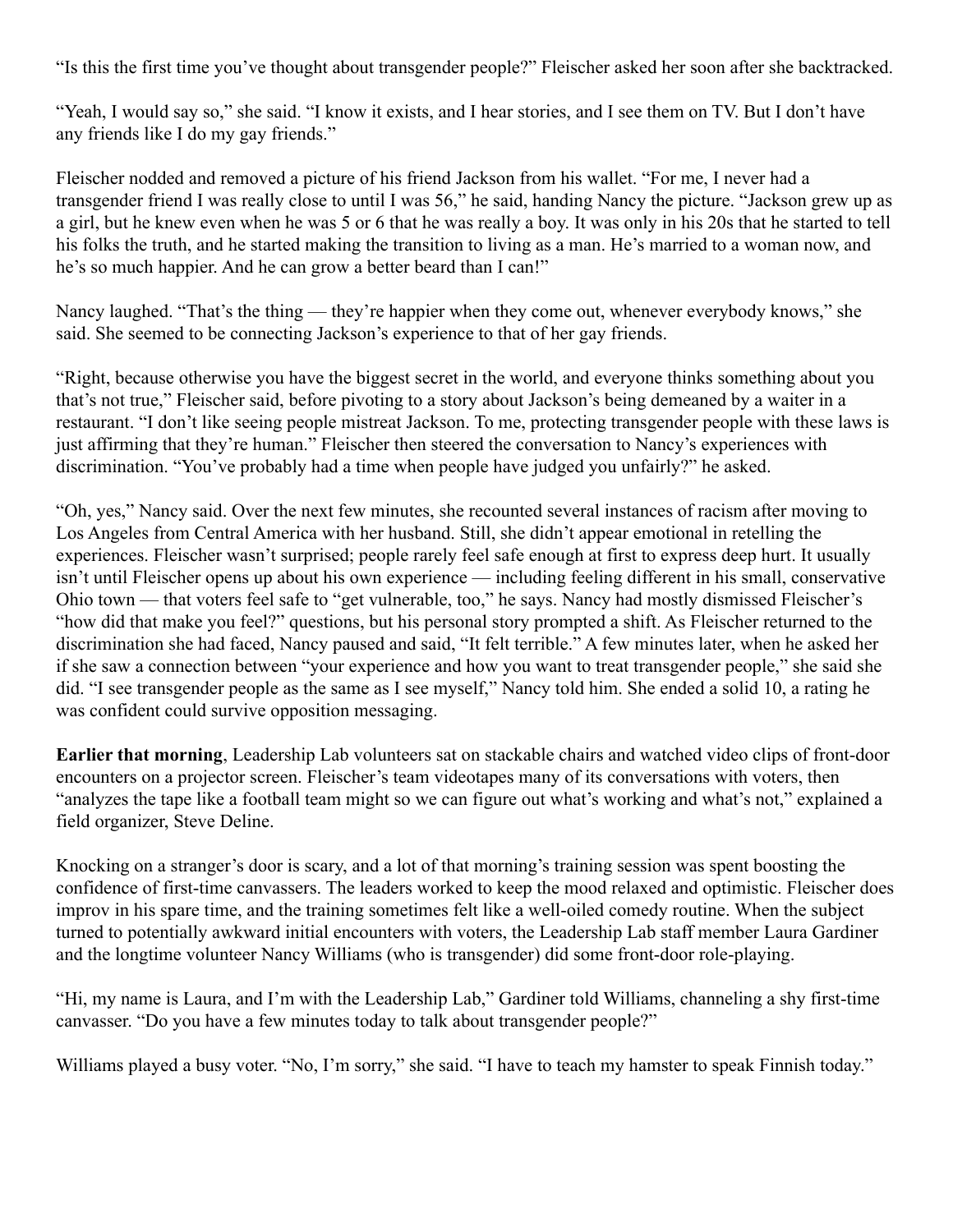Gardiner turned to the volunteers. "We want to avoid asking for permission," she told them. "Just dive in. Treat it like the most normal thing in the world. Like, of course we're on your doorstep on a Saturday talking about transgender issues!"

Moments later, Williams reminded the volunteers to be open and nonjudgmental. "We're asking voters not to discriminate, to be less prejudiced, and we need to walk that walk," she said. "That means not making assumptions based on the voter's age, race or their religion. Some folks may have a crucifix on the door. That doesn't tell you about the person inside."

On this particular day, volunteers would be canvassing in a predominantly black neighborhood, so Gardiner reminded them to be sensitive to experiences of race-based discrimination. "What an African-American person has faced because of their race is not the same as the discrimination that I've faced for being bisexual, or that my friend has faced for being transgender," she told the group. "But there is a similarity, because at the root there's the feeling of being judged, of having someone make assumptions about you, and that does not feel good."

But sometimes the gulf between the volunteer and the voter can seem insurmountable. After the first canvass I attended, the Leadership Lab project manager Ella Barrett seemed uncharacteristically sullen. When I asked how her day went, she shook her head and recounted a series of disheartening conversations with voters she couldn't persuade. In one, a social worker ("a social worker!" Barrett marveled) announced that being transgender is a mental illness; in another, a man matter-of-factly said he hoped to develop a "straight pill" to change gay people.

Photo **Clockwise from top left:** The Leadership Lab canvassers Gizella Czene, Andrew Pask, Nancy Williams and Roman Venalonzo. Credit Damon Casarez for The New York Times

Though not all voters would engage emotionally, I was surprised by how many did. Canvassers often had to politely extricate themselves after 20 minutes — voters were sad to see them go. "If only I could have 10 minutes with Ted Cruz," Fleischer said once. He was only half joking. Fleischer has an unwavering confidence in his ability to persuade most people to be "more empathetic and less prejudiced," and his optimism is shared by progressive groups who train with him. The day before one canvass, representatives from an animal rights group told me they hoped to better understand how to help people connect emotionally to animal welfare.

Fleischer is especially interested in learning whether deep canvassing can affect people's thinking on two issues — racial prejudice and abortion rights. Beginning in 2014, the Leadership Lab teamed up with Planned Parenthood to canvass in support of pro-choice policies. Though the abortion debate is less obviously rooted in prejudice than transgender discrimination, Fleischer and his canvassers noticed that many voters reacted negatively to a short video of a middle-aged woman recounting having an abortion when she was 22. People would often be "very judgmental" of the woman on the video or any woman who had had an abortion, Fleischer said. To combat that, canvassers tried to get voters to reflect about challenging decisions they had made in their own sex lives or relationships — or times they were judged harshly. Volunteers also encouraged people to talk about anyone they were close to who had an abortion.

Eager to know if his abortion canvassing was persuasive, Fleischer asked Broockman and Kalla to measure it. But the researchers found that the persuasion attempts had "zero effect," Broockman said. Still, Fleischer isn't ready to give up. "Because abortion is such a politically polarized issue," he said, "it could just be that we have to get better at making voters trust us and open up." But it could also be that the Leadership Lab's transgender canvassing success is an anomaly. While a discussion of transgender rights can trigger deeply ingrained feelings about sex and gender roles, the issue is also a fairly recent political consideration for many people. Melissa Michelson, a political-science professor at Menlo College in Atherton, Calif., who studies voter mobilization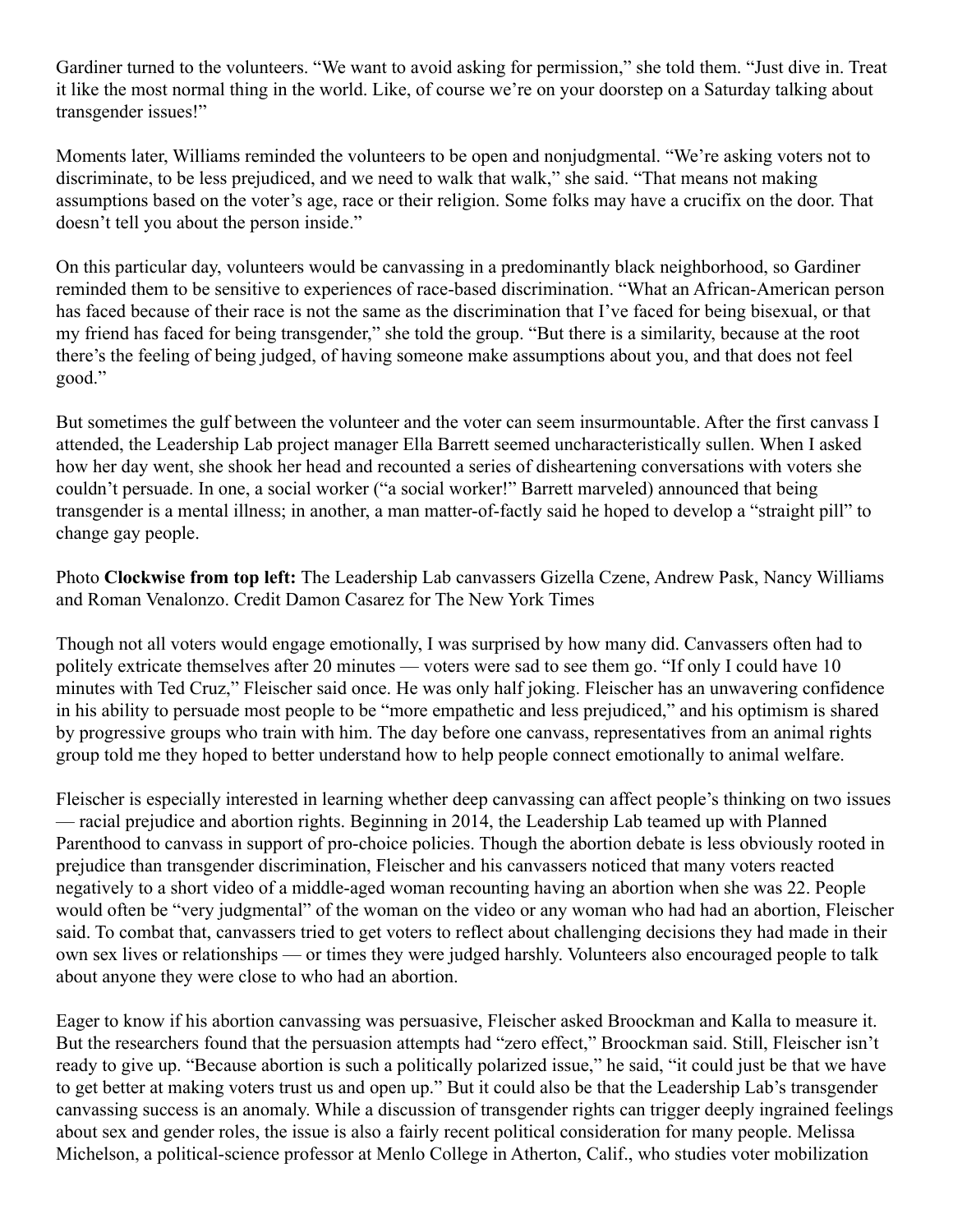and public attitudes on L.G.B.T. issues, told me that changing people's minds about transgender rights might simply come down to "which side gets to a voter's door first to do the persuading."

What's the best way to convince a voter at the door? Though most political canvassing today is focused on mobilizing supporters, an increasing number of researchers, think tanks and campaign operatives have "turned their attention to persuasion in the last few years," says Columbia's Donald Green.

Jeremy Bird, a Hillary Clinton adviser who was the national field director for Obama's 2012 re-election effort, told me that his team conducted a number of experiments to try to have a greater impact when canvassing. "We studied everything, from the kinds of conversations we should be having to the characteristics that made a voter persuadable," he says. "We trained our volunteers to connect with voters at the door on a personal and values level, not to talk at them with scripted talking points. I think people don't talk enough about the focus on persuasion we had, because the story line became, 'Oh, they won because turnout was so high.' "

Becky Bond, a Bernie Sanders campaign adviser and an admirer of the Leadership Lab's work, says that the Sanders campaign has focused on marshaling the enthusiasm of volunteers to persuade people. "I can't think of a campaign that's put more volunteers on the ground in a primary season to have quality, face-to-face conversations with voters," she told me.

Still, the Leadership Lab is unusual in its focus on quality over quantity. A typical state or national campaign, even one with a ground-game focus, doesn't want its volunteers spending 10 or 15 minutes at a door. "If you're talking about having real, quality conversations with voters, you can't bring that to scale without a really large number of people," says Tim Saler, a Republican strategist at Grassroots Targeting, which works to mobilize and persuade voters. "Technology has helped a bit with the scale challenge, but there's always the question: Do you knock on as many doors as possible, or do you knock on fewer doors and have potentially more fruitful interactions?"

There's also a lot that can go wrong when fresh-faced canvassers descend on unfamiliar neighborhoods. In 2004, for example, some 3,500 orange-hat-wearing Howard Dean supporters (many bused in from around the country) managed to annoy Iowa voters days before the state's Democratic caucus. "The curse of the orange hats," read a headline in Salon. There are other potential problems. "Canvassers can get mugged, they can get lost, they can get attacked by wild geese," Michelson told me. "You don't know if they're at McDonald's on their iPhone, and you can't always be sure what they're saying to voters. That lack of control scares campaigns. It's much easier to put all your volunteers in a cozy phone bank where everyone gets to hang out and eat pizza."

Though Fleischer prefers talking to voters face to face, he isn't opposed to sequestering volunteers in a phone bank to help L.G.B.T. activists in another state. In 2014, Fleischer and his team modified their canvassing work to persuade and mobilize voters by phone. Leadership Lab volunteers spoke with 3,330 residents in Pocatello, Idaho, a small, heavily Mormon city facing a ballot referendum that would have reversed a local nondiscrimination ordinance protecting gay and transgender people. The effort helped defeat the anti-L.G.B.T. ballot measure by a mere 80 votes.

**After a long** day of canvassing on that Saturday, tired but exuberant volunteers returned for a debriefing. One canvasser stood up and spoke of moving a man to a seven from a three. Another — a tattooed student who identifies as gender-nonconforming — proudly recalled persuading a voter "who clearly had no experience with anyone who identified as being outside the gender binary. He said I blew his mind, and that he would never forget the conversation we had!" Meg Riley, a 60-year-old Unitarian Universalist minister from Minnesota who volunteers with a racial-justice group, recounted her eventful day. Her second conversation, she said, was with a black man in his 50s who was a seven on the 10-point scale. The man's daughter, though, would have none of